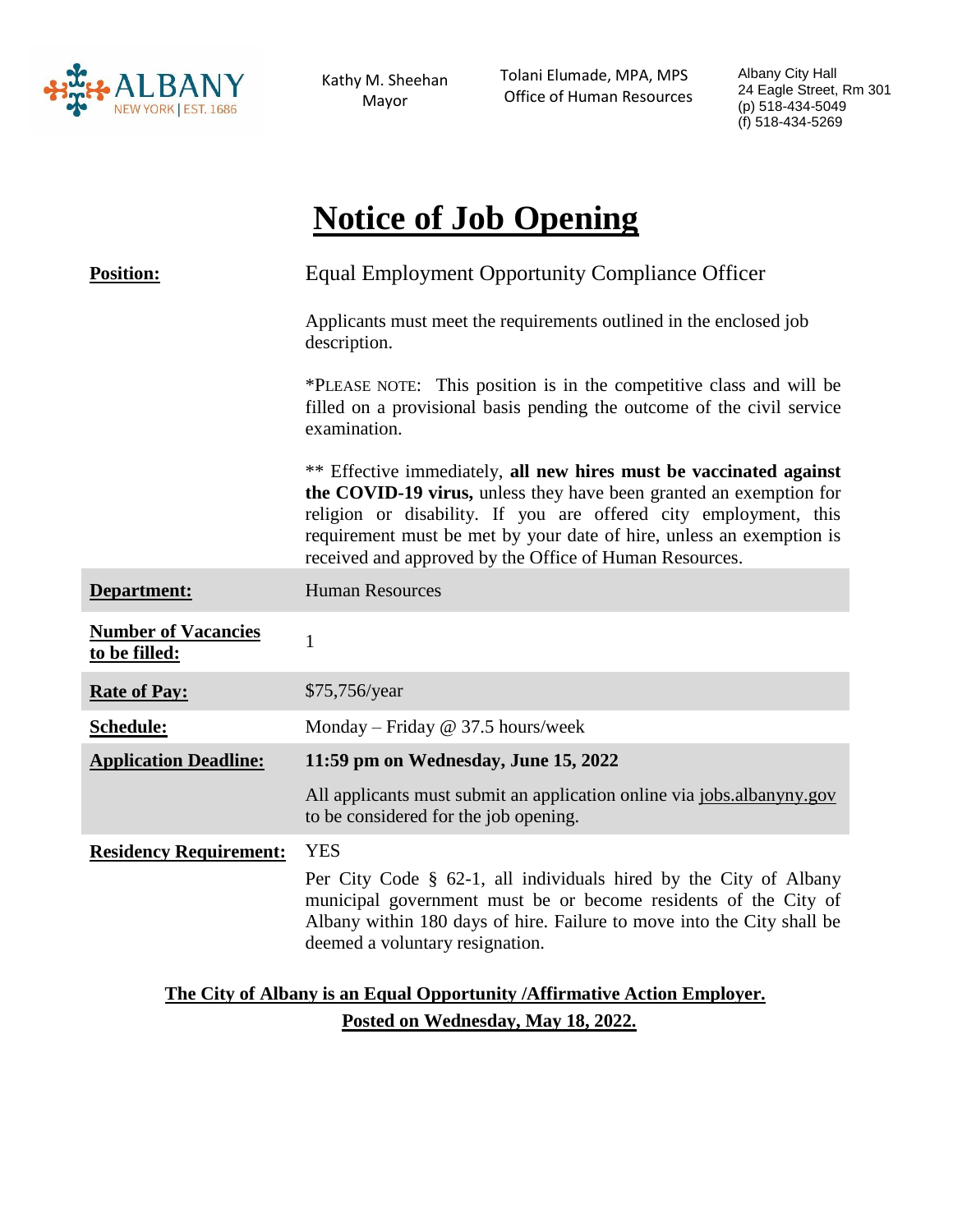## **EQUAL EMPLOYMENT OPPORTUNITY COMPLIANCE OFFICER**

**DISTINGUISHING FEATURES OF THE CLASS:** This is a technical staff position in the Department of Administrative Services, Office of Equal Opportunity and Minority Owned and Women Businesses. Under the supervision of the Commissioner of Administrative Services, the incumbent in this position is responsible for all phases of enforcing and monitoring federal, state and local policies and procedures that relate to ensuring nondiscrimination. The incumbent in this position would also assist in various initiatives that promote equal opportunity in employment, in the City of Albany. This position may entail training on a variety of topics and investigating complaints of discrimination.

## **TYPICAL WORK ACTIVITIES:** (Illustrative only)

- Investigates employment practices or alleged violations or laws to document and correct discriminatory factors;
- Interviews persons involved in equal opportunity complaints to verify case information;
- Studies equal opportunity complaints to clarify issues;
- Interprets civil rights laws and equal opportunity regulations for individuals or employers;
- Prepares reports related to investigations of equal opportunity complaints;
- Acts as staff and provides technical assistance to the City of Albany Commission on Human Rights;
- Assists in the preparation of periodic reports for federal, state and local agencies;
- Provides information, technical assistance, or training to supervisors, managers, or employees on topics such as employee supervision, hiring, grievance procedures or staff development;
- Collects data and prepares reports on the City's EEO 4 Report and the annual report to the Mayor and Common Council using an automated information system and makes recommendations on ways to enhance participation;
- Prepares reports of selection, survey or other statistics and recommendations for corrective action;
- Provides training on issues such as sexual harassment, diversity, and other areas;
- Investigates complaints related to discrimination of all types;
- Does related work as required.

## **FULL PERFORMANCE KNOWLEDGE, SKILLS, ABILITIES AND PERSONAL CHARACTERISTICS:**

- Working knowledge of federal and state mandates and laws relating to equal employment opportunity in the public sector in New York State;
- Working knowledge or procedures used in collecting and interpreting statistical and demographic data related to equal opportunity employment;
- Ability to establish amiable relations with persons from a variety of fields and with a broad range of socio-economic backgrounds;